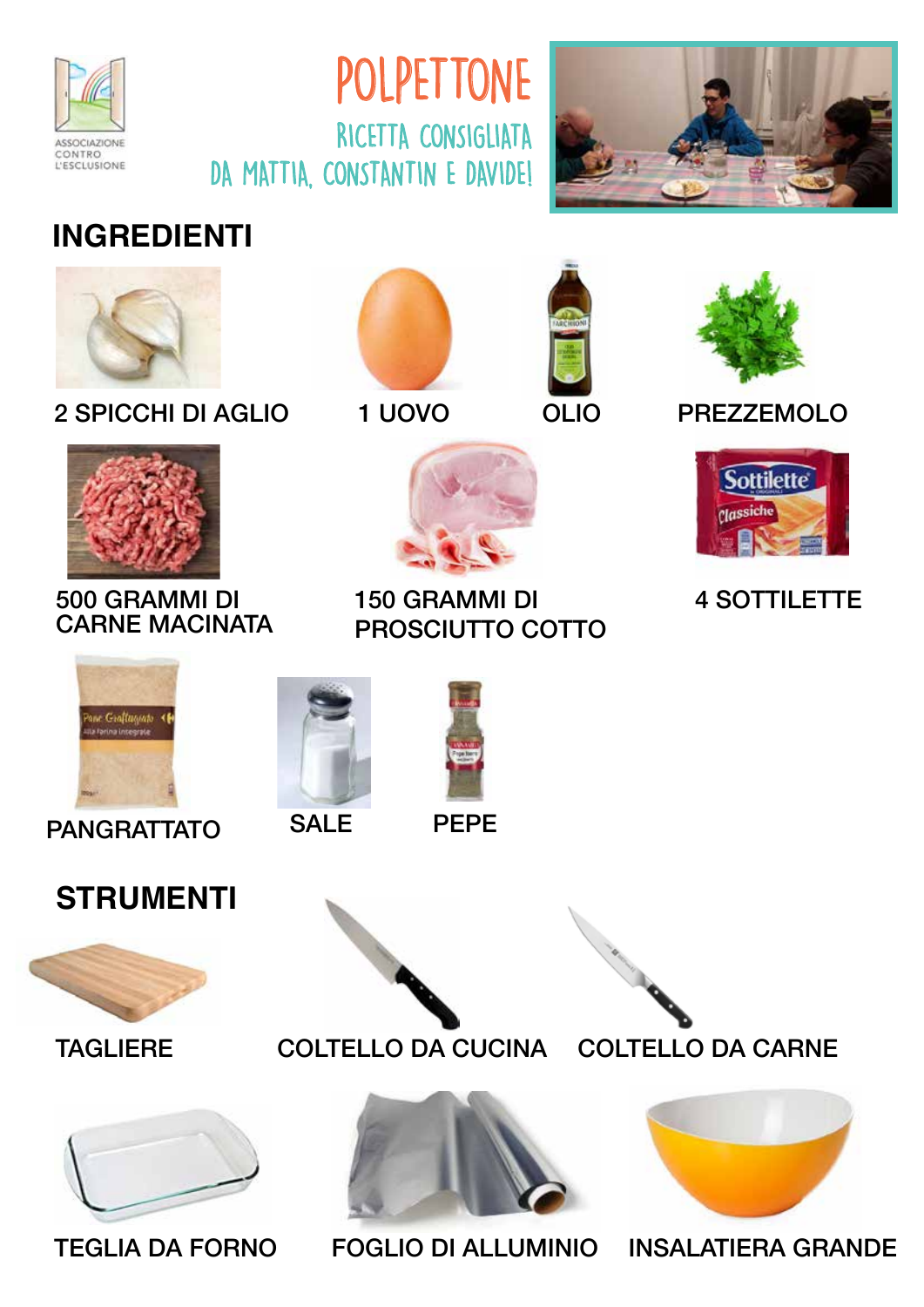# COME FARE IL POLPETTONE





PRIMA DI INIZIARE: LAVATI BENE LE MANI INDOSSA IL GREMBIULE



METTI LA CARNE MACINATA DENTRO UNA INSALATIERA



TAGLIA IL PREZZEMOLO A PEZZETTI PICCOLI



AGGIUNGI SALE, NOCE MOSCATA E PEPE



ROMPI UN UOVO DENTRO ALL'INSALATIERA



METTI L'AGLIO E PREZZEMOLO DENTRO L'INSALATIERA



MESCOLA BENE TUTTI L'INGREDIENTI 180 GRADI INSIEME



TAGLIA L'AGLIO A PEZZETTI PICCOLI



AGGIUNGI DUE CUCCHIAI D'OLIO



ACCENDI IL FORNO A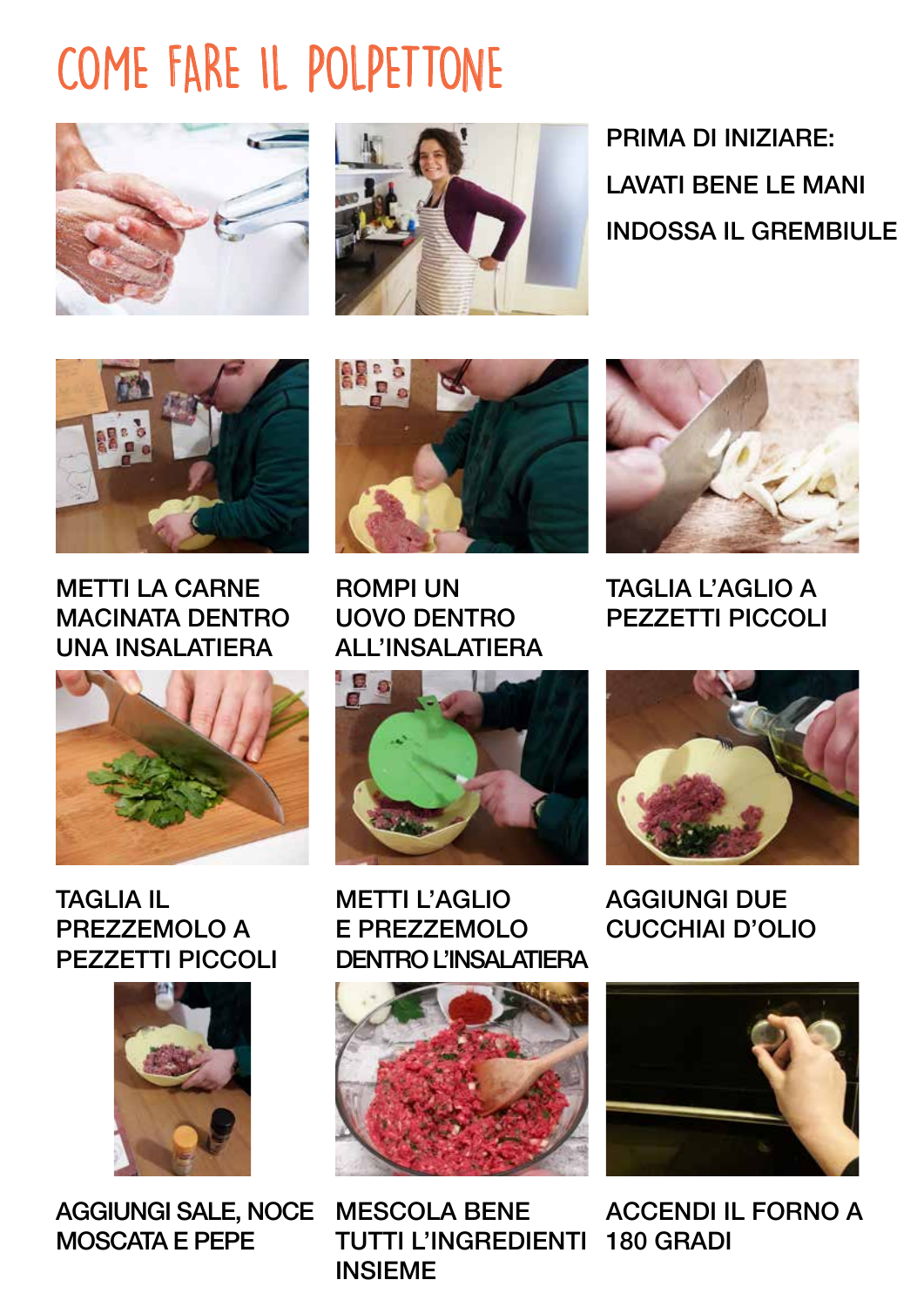



PRENDI UN PEZZO DI CARTA ALLUMINIO

STENDI LA CARNE SOPRA LA CARTA ALLUMINIO



METTI LE FETTE DI PROSCIUTTO SOPRA LA CARNE



METTI LE SOTTILETTE SOPRA IL PROSCIUTTO



FAI UN ROTOLO CON LA CARNE



METTI UN PO DI PAN GRATTATO SOPRA IL ROTOLO DI CARNE



PRENDI UNA TEGLIA



APPOGGIA IL ROTOLO DI CARNE IN TEGLIA



ATTENZIONE! ORA INDOSSA I GUANTI DA FORNO!